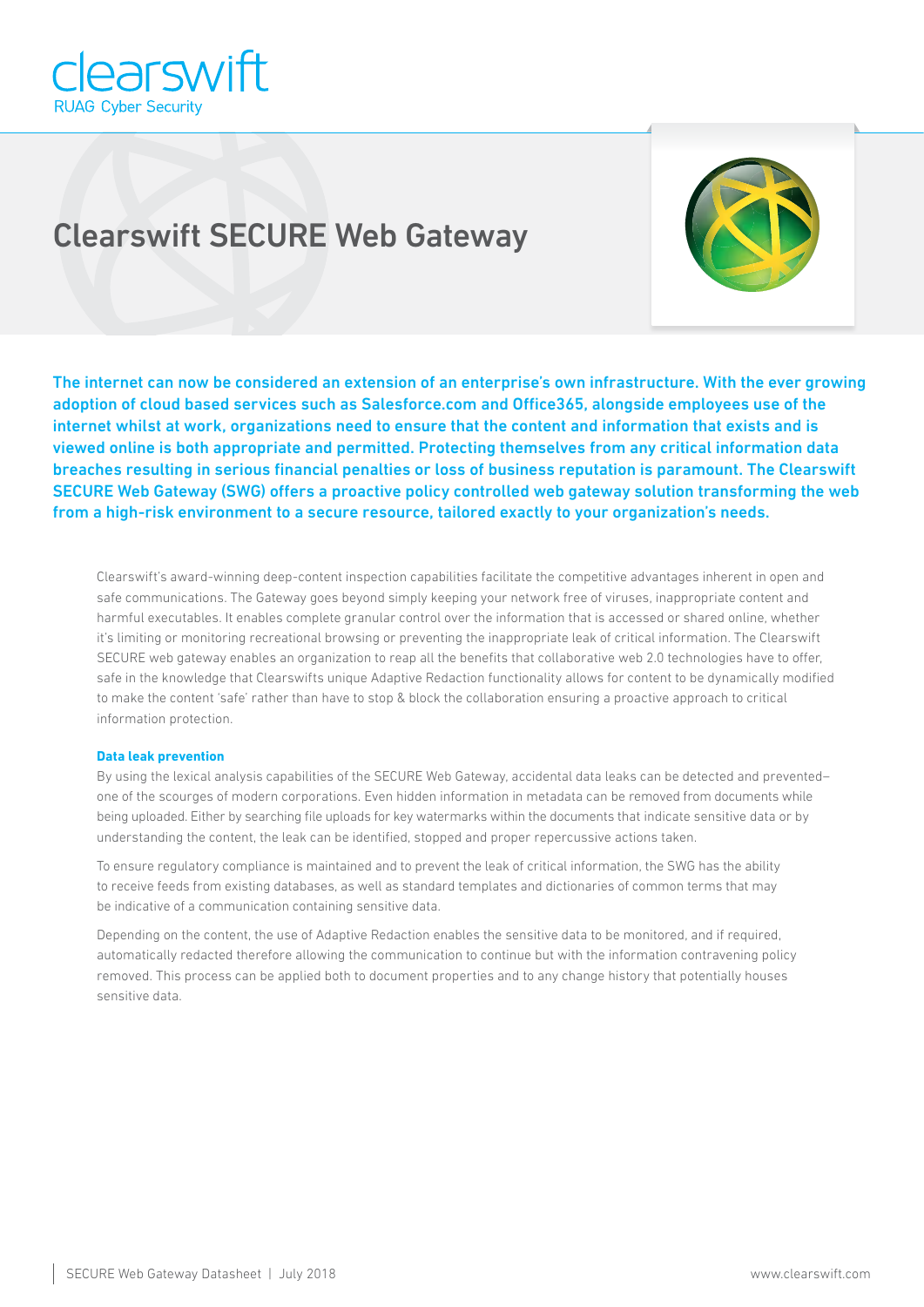#### **Deep content inspection**

Intelligent, deep content inspection enables risk-free social media communications – Clearswift's sophisticated deep content inspection engine can recognize the difference between an innocent Tweet and a potentially damaging one. Context-aware scanning can detect and prevent users from uploading restricted information and images. The combination of 'Content' and 'Context' aware policies dramatically reduces the opportunity for false positives, providing less resources to manage an efficient data loss prevention strategy.

## **Policy-based web security**

The intuitive and powerful user interface means that administration tasks are simplified, reducing errors and operational costs. The Gateway's flexible and easy to configure policy comes with comprehensive reporting and auditing functionality.

#### **Flexible web 2.0 policy controls**

Clearswift has made setting policies for the most popular social media sites easy, with specific social networking policy routes for sites such as Facebook, LinkedIn, Twitter and YouTube. This capability allows different departmental policies to be set, and each route comes with pre-populated content rules allowing policies to be defined according to the website's capabilities; in turn this means that employees are free to use the social web to innovate and grow your business. High quality reporting and auditing features give actionable insight into the way information is used on your networks, driving inbound threat protection, preventing data leakage and maintaining productive use of company network resources.

If you're concerned about data leaks via Facebook, webmail or similar sites – you can still allow access but control the outbound data flow through inspection and redaction policies. YouTube may contain inappropriate content – you can allow access, but only to authorized videos. The Clearswift SECURE Web Gateway's granular policies help you mitigate data loss, legal and reputational risks, and maintain regulatory compliance.

## **Predefined regular expressions for PII (Personally Identifiable Information) and PCI (Payment Card Industry)**

- National insurance and ID number
- Credit card numbers
- Social security number
- International Bank Account Number (IBAN)

# **Editable compliance dictionaries**

• Gramm-Leach-Bliley Act (GLBA), Health Insurance Portability and Accountability Act (HIPAA), Securities and Equities Commission (SEC) and Sarbanes Oxley (SOX)

# **Contextual policy rules for Facebook and other Web 2.0 sites**

- Inbound threat protection
- Outbound data leakage
- Specific Facebook rules

This intuitive and powerful user interface means that administration tasks are simplified, reducing errors and operational costs.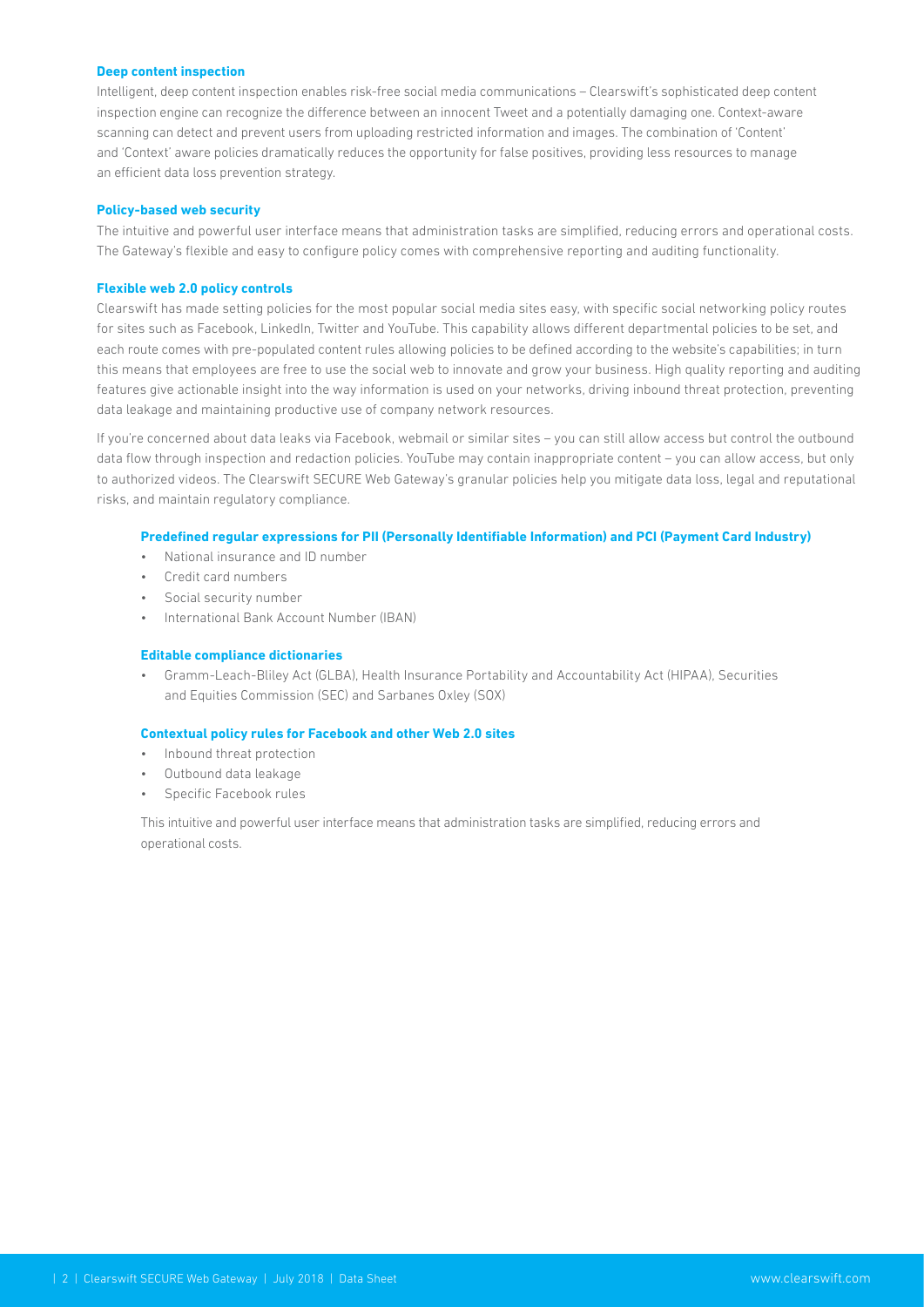#### **Inbound threat protection**

The SECURE Web Gateway features integrated Cloud-assisted Kaspersky or Sophos anti-virus, anti-malware and antispyware protection, with automatic updates to provide the latest protection. The AV engines also support heuristic and behavioural scanning is available.

These technologies are further enhanced by the MIMEsweeper content inspection engine, which prevents suspicious script and other high-risk content such as executables from being downloaded. Even more, active content can be detected in documents and HTML to be optionally sanitized.

Text in web content can be searched, using both context and direction, and a policy applied.

- **• URL:** Prevent inappropriate searches or allow them but inform HR
- **• Documents:** Prevent sensitive data being uploaded to Web 2.0 sites or via webmail
- **• Web Page:** block pages with profanity that might offend
- **• HTTP headers:** Block old un-patched browser versions

# **Advanced URL filtering**

The Clearswift URL database contains 84 categories and is updated daily. It covers millions of sites, and represents billions of web pages. Also operates an additional database covering malicious malware and phishing categories, which is updated hourly.

## **Real-time categorization**

This functionality detects new inappropriate sites, remote proxies, pornography and hacking, that can appear or occur on a daily basis. The SWG's Gateway's real-time categorization engine is trained to recognize the characteristics of these sites and prevent access.

#### **Browse time and quota policy**

Sophisticated policies enable both definition of 'time of day' and 'total amount of time per day' any user can browse selected categories of a given site.

## **Flexible deployment options**

You decide how you want to buy and deploy the Clearswift SECURE Web Gateway. It's supplied either as a pre-installed hardware appliance, as a software image that can be loaded on a choice of hardware platforms and public Clouds such as AWS and Azure or alternatively virtualized in a VMware environment.